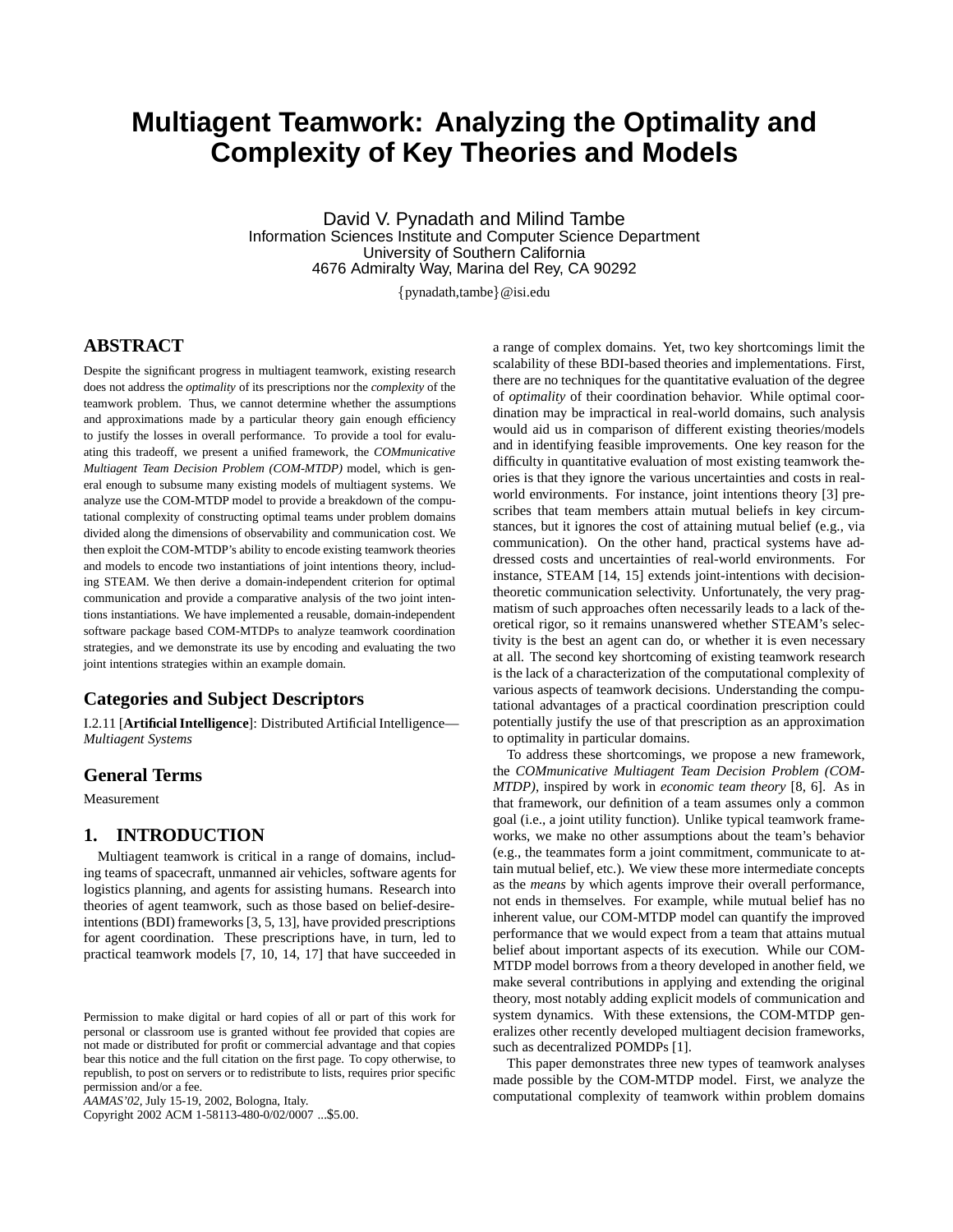classified along the dimensions of observability and communication cost. Second, the COM-MTDP model provides a powerful tool for analyzing the *optimality* of coordination prescriptions across classes of domains. We encode existing team coordination strategies, based on joint intentions [3] and STEAM [14], within a COM-MTDP for evaluation. We also derive a novel coordination algorithm that outperforms these existing these coordination strategies in optimality, though not in efficiency. The end result is a *well-grounded characterization of the complexity-optimality tradeoff* among various means of team coordination. Third, we can use the COM-MTDP model to empirically analyze a specific domain of interest. We apply our implemented reusable, domain-independent algorithms to empirically evaluate the aforementioned coordination strategies within an example domain represented as a COM-MTDP. We thus characterize the optimality of each strategy as a function of the properties of the underlying domain and, as a result, explain previously unexplained published data.

# **2. THE COM-MTDP MODEL**

# **2.1 Multiagent Team Decision Problems**

Given a team of selfless agents,  $\alpha$ , who intend to perform some joint task, we wish to evaluate possible policies of behavior. We represent a *multiagent team decision problem* (MTDP) model as a tuple,  $\langle S, \boldsymbol{A}, P, \boldsymbol{\Omega}, \boldsymbol{O}, \boldsymbol{B}, R \rangle$ . We have taken the underlying components of this model from the initial team decision model [6], but we have extended them to handle dynamic decisions over time and to more easily represent multiagent domains.

#### *2.1.1 World States:* S

 $S$  is a set of world states (the team's environment).

#### *2.1.2 Domain-Level Actions:* A

 ${A_i}_{i \in \alpha}$  is a set of actions for each agent to perform to change  $\prod_{i \in \alpha} A_i$  (corresponding team theory's *decision variables*). its environment, implicitly defining a set of combined actions,  $A \equiv$ 

*Extension to Dynamic Problem: P.* The original team decision problem focused on a one-shot, static problem. We extend the original concept so that each component is a time series of random variables. The effects of domain-level actions, as well as any exogenous environmental changes, obey a probabilistic distribution,  $P(s_i, a, s_f) = Pr(S^{t+1} = s_f | S^t = s_i, \tilde{A}^t = a).$ 

#### *2.1.3 Agent Observations:*

 $\{\Omega_i\}_{i\in\alpha}$  is a set of observations that each agent, i, can experience of its world, implicitly defining a combined observation,  $\Omega \equiv \prod_{i \in \alpha} \Omega_i$ .  $\Omega_i$  may include elements corresponding to indirect evidence of the state (e.g., sensor readings) and actions of other agents. In the original team-theoretic framework, the *information structure* that represented the observation process of the agents was a set of deterministic functions,  $O_i : S \to \Omega_i$ .

*Extension of Allowable Information Structures:* O*.* We extend the information structure representation to allow for uncertain observations. We use a general stochastic model, borrowed from the *partially observable Markov decision process* model [11], with a joint observation function:  $\bm{O}(s, a, \omega) = \Pr(\bm{\Omega}^t = \omega | S^t =$  We also  $s, A^{t-1} = a$ ). This function models the sensors, representing any errors, noise, etc. In some cases, we can separate this joint distribution into individual observation functions:  $\mathbf{O} \equiv \prod_{i \in \alpha} O_i$ , where  $O_i(s, a, \omega) = Pr(\Omega_i^t = \omega | S^t = s, A^{t-1} = a)$ . We can distinguish among different classes of information structures:

**Collective Partial Observability:** This is the general case, where we make no assumptions on the observations.

**Collective Observability:** There is a unique world state for the *combined* observations of the team:  $\forall \omega \in \Omega$ ,  $\exists s \in S$  such that  $\forall s' \neq s$ ,  $Pr(\mathbf{\Omega}^t = \boldsymbol{\omega} | S^t = s') = 0$ . The set of domains that are collectively observable is a strict subset of the domains that are collectively partially observable.

**Individual Observability:** There is a unique world state for each individual agent's observations:  $\forall \omega \in \Omega_i, \exists s \in S$  such that  $\forall s' \neq s$ ,  $Pr(\Omega_i^t = \omega | S^t = s') = 0$ . The set of domains that are individually observable is a strict subset of the domains that are collectively observable.

#### *2.1.4 Policy (Strategy) Space*

 $\pi_{iA}$  is a domain-level *policy* (or *strategy*, in the original team theory specification) to map an agent's belief state to an action. In the original formalism, the agent's beliefs correspond directly to its observations (i.e.,  $\pi_{iA} : \Omega_i \to A$ ).

*Extension to Richer Belief State Space:* B*.* We generalize the set of possible strategies to capture the more complex mental states of the agents. Each agent,  $i \in \alpha$ , forms a belief state,  $b_i^t \in B_i$ , based on its observations seen through time t, where  $B_i$  circumscribes the set of possible belief states for the agent. Thus, we define the set of possible domain-level policies as mappings from belief states to actions,  $\pi_{iA} : B_i \to A$ . We define the set of possible combined belief states over all agents to be  $\mathbf{B} \equiv \prod_{i \in \alpha} B_i$ . The corresponding random variable,  $\mathbf{b}^t$ , represents the agents' combined belief state at time  $t$ . We elaborate on different types of belief states and the mapping of observations to belief states (i.e., the *state estimator function*) in Section *2.2.1*.

#### *2.1.5 Reward Function:* R

A common reward function is central to the notion of teamwork in a MTDP:  $R : S \times A \rightarrow \mathbb{R}$ . This function represents the team's joint preferences over states and the cost of domain-level actions.

#### **2.2 Extension for Explicit Communication:**

We make an explicit separation between domain-level actions (A) and communicative actions. Thus, we extend our initial MTDP model to be a *communicative multiagent team decision problem* (COM-MTDP), that we define as a tuple,  $\langle S, \boldsymbol{A}, \boldsymbol{\Sigma}, P, \boldsymbol{\Omega}, \boldsymbol{O}, \boldsymbol{B}, R \rangle$ , with a new component,  $\Sigma$ , and an extended reward function, R

#### *2.2.1 Communication:*

 $\{\Sigma_i\}_{i \in \alpha}$  is a set of possible messages for each agent, implicitly defining a set of combined communications,  $\Sigma \equiv \prod_{i \in \alpha} \Sigma_i$ . An agent, i, may communicate message  $x \in \Sigma_i$  to its teammates, who interpret the communication by updating their belief states in response. Thus, the agents now update their belief states at two distinct points within each decision epoch: once upon receiving observation  $\Omega_i^t$  (producing the *pre-communication* belief state  $b_{i \bullet \Sigma}^t$ ), and again upon receiving the other agents' messages (producing the *post-communication* belief state  $b_{i\sum_{\alpha}}^{t}$ ). The distinction allows us to differentiate between the belief state used by the agents in selecting their communication actions and the more "upto-date" belief state used in selecting their domain-level actions. We also distinguish between the separate *state-estimator* functions used in each update phase:  $b_i^0 = SE_i^0(), b_{i \bullet \Sigma}^t = SE_{i \bullet \Sigma}(b_{i \Sigma \bullet}^{t-1}, \Omega_i^t),$  $b_{i\sum_{\bullet}}^{t} = SE_{i\sum_{\bullet}}(b_{i\bullet\Sigma}^{t}, \Sigma^{t})$ , where  $SE_{i\bullet\Sigma}$  :  $B_{i} \times \Omega_{i} \rightarrow B_{i}$  is the pre-communication state estimator for agent i, and  $SE_{i\sum_{\bullet}}$ .  $B_i \times \Sigma \rightarrow B_i$  is the post-communication state estimator for agent the pre-communication state estimator for agent *i*, and  $SE_{i\mathbb{D}_{\bullet}}$ :<br>  $B_i \times \Sigma \rightarrow B_i$  is the post-communication state estimator for agent *i*.<br> *i*. The initial state estimator,  $SE_i^0 : \emptyset \rightarrow B_i$ , specifies the agent's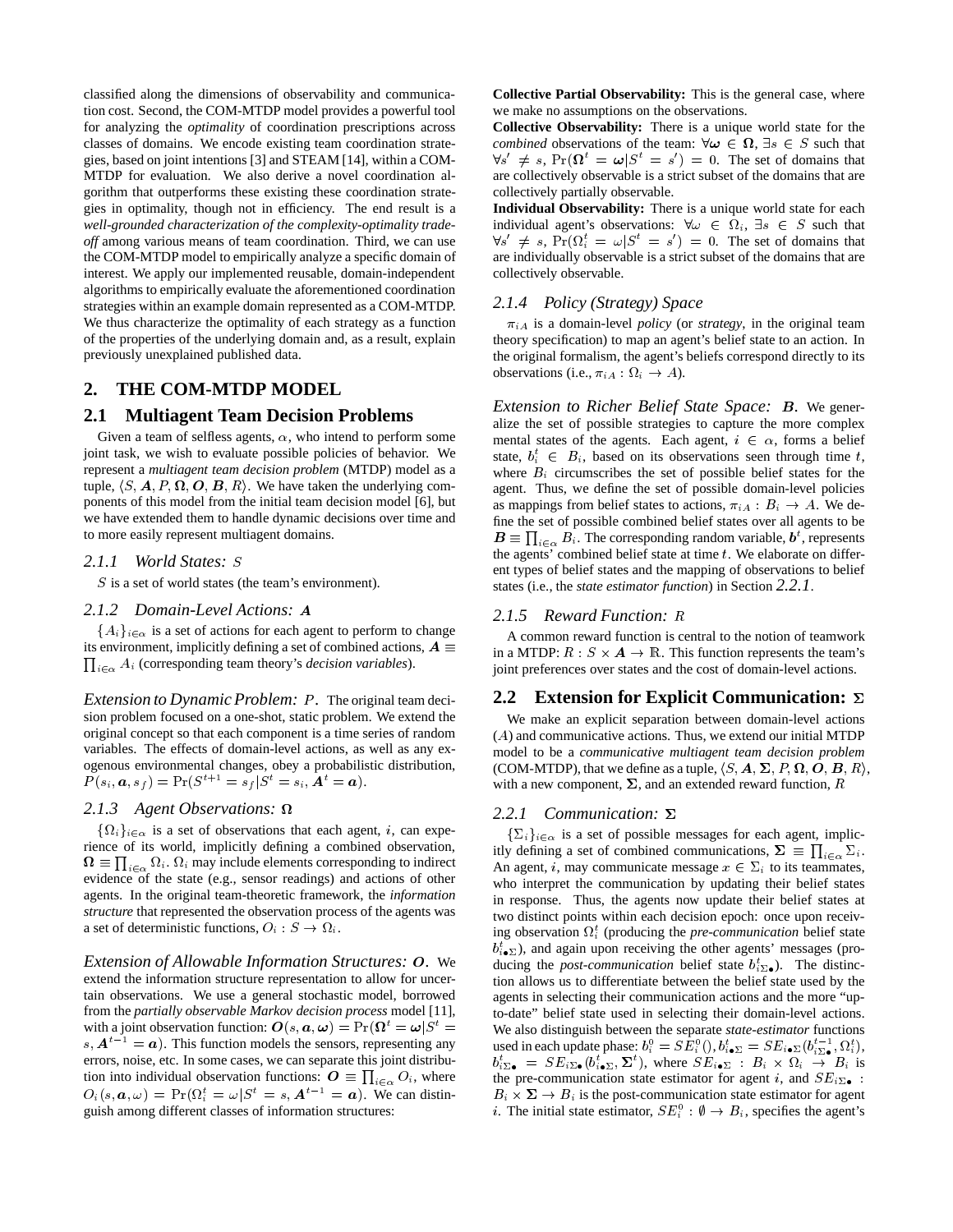prior beliefs, before any observations are made. For each of these, we also make the obvious definitions for the corresponding estimators for the combined belief states:  $SE_{\bullet \Sigma}$ ,  $SE_{\Sigma \bullet}$ , and  $SE^0$ .

In this paper, we assume that the agents have *perfect recall*, so that the agents recall all of their observations and all communication from other agents. Thus, their belief states can represent the histories of combined observations:  $B_i = \Omega_i^* \times \Sigma^*$ . The agents realize perfect recall through the following state estimator functions:

$$
SE_i^0() = \langle\rangle \tag{1}
$$

$$
SE_{i\bullet\Sigma}(\langle\langle\Omega_i^0,\Sigma^0\rangle,\ldots,\langle\Omega_i^{t-1},\Sigma^{t-1}\rangle\rangle,\Omega_i^t) = \langle\langle\Omega_i^0,\Sigma^0\rangle,\ldots,\langle\Omega_i^{t-1},\Sigma^{t-1}\rangle,\langle\Omega_i^t,\cdot\rangle\rangle
$$
 (2)

$$
SE_{i\Sigma\bullet}(\langle \langle \Omega_i^0, \Sigma^0 \rangle, \dots, \langle \Omega_i^{t-1}, \Sigma^{t-1} \rangle, \langle \Omega_i^t, \cdot \rangle \rangle, \Sigma^t) = \langle \langle \Omega_i^0, \Sigma^0 \rangle, \dots, \langle \Omega_i^t, \Sigma^t \rangle \rangle
$$
 (3)

Note that, although we assume perfect, instantaneous communication here, we could potentially use the post-communication state estimator to model any noise, temporal delays, cognitive burden, etc. present in the communication channel.

We extend our definition of a policy of behavior to include a *coordination policy*,  $\pi_{i\sum}$  :  $B_i \rightarrow \Sigma_i$ , analogous to Section 2.1.4's domain-level policy. We define the joint policies,  $\pi_{\Sigma}$  and  $\pi_{A}$ , as the combined policies across all agents in  $\alpha$ .

#### *2.2.2 Extended Reward Function:* R

We extend the team's reward function to also represent the cost of communicative acts (e.g., communication channels may have associated cost):  $R : S \times \Sigma \times A \rightarrow \mathbb{R}$ . We assume that the cost of communication and of domain-level actions are independent of each other, so we can decompose the reward function into two components: a communication-level reward,  $R_{\Sigma}$  :  $S \times \Sigma \rightarrow \mathbb{R}$ , and a domain-level reward,  $R_A : S \times A \rightarrow \mathbb{R}$ . The total reward is the sum of the two component values:  $R(s, \sigma, a) = R_{\Sigma}(s, \sigma) +$  $R_A(s, a)$ . We assume that communication has no inherent benefit and may instead have some cost, so that for all states,  $s \in S$ , and messages,  $\sigma \in \Sigma$ , the reward is never positive:  $R_{\Sigma}(s, \sigma) \leq 0$ . However, although we assign communication no explicit value, it can have significant, implicit value through its effect on agents belief states, and subsequently on future actions.

As with the observability function, we parameterize the communication costs associated with message transmissions:

**General Communication:** no assumptions about communication **Free Communication:**  $R_{\Sigma}(s, \sigma) = 0$  for any  $\sigma \in \Sigma$ , and  $s \in S$ **No Communication:**  $\Sigma = \emptyset$ , i.e., no *explicit* communication

The *free-communication* case appears in the literature, when researchers wish to focus on issues other than communication cost. Although, real-world domains rarely exhibit such ideal conditions, we may be able to model some domains as having approximately free communication to a sufficient degree. In addition, analyzing this extreme case gives us some understanding of the benefit of communication, even if the results do not apply across all domains. We also identify the *no-communication* case because such decision problems have been of interest to researchers as well [4]. Of course, even if  $\Sigma = \emptyset$ , it is possible that there are domain-level actions in A that have *implicit* communicative value by acting as signals that convey information to the other agents. However, we still label such agent teams as having *no communication* for the purposes of the work here, since many of our results exploit an *explicit* separation between domain- and communication-level actions.

# **2.3 Model Illustration**

We can view the evolving state as a Markov chain with separate

| Model         |            |                            |
|---------------|------------|----------------------------|
| DEC-POMDP     | no comm.   | collective partial observ. |
| <b>POIPSG</b> | no comm.   | collective partial observ. |
| <b>MMDP</b>   | no comm.   | individual observability   |
| Xuan-Lesser   | gen. comm. | collective observability   |

**Table 1: Existing models as COM-MTDP subsets.**

stages for domain-level and coordination-level actions. In other words, each agent team member,  $i \in \alpha$  begins in some initial state,  $S^0$ , with initial belief states,  $b_i^0 = SE_i^0$ . Each agent receives an observation  $\Omega_i^0$  drawn according to the probability distribution  $\mathbf{O}(S^0, \text{null}, \Omega^0)$  (there are no actions yet). Then, each agent updates its belief state,  $b_{i \bullet \Sigma}^0 = SE_{i \bullet \Sigma}(b_i^0, \Omega_i^0)$ .

Next, each agent  $i \in \alpha$  selects a message according to its coordination policy,  $\Sigma_i^0 = \pi_{i\Sigma}(b_{i\bullet\Sigma}^0)$ , defining a combined communication,  $\Sigma^0$ . Each agent interprets the communications of all of the others by updating its belief state,  $b_{i\sum_{\alpha}}^{\mathbf{0}} = SE_{i\sum_{\alpha}}(b_{i\alpha}^{\mathbf{0}}\Sigma, \Sigma^{\mathbf{0}})$ . Each then selects an action according to its domain-level policy,  $A_i^0 = \pi_{iA}(b_{i\sum \bullet}^0)$ , defining a combined action  $A^0$ . By the central assumption of teamwork, all of the agents receive the same joint reward,  $R^0 = R(S^0, \Sigma^0, A^0)$ . The world then moves into a new state,  $S^1$ , according to the distribution,  $P(S^0, A^0)$ . Again, each agent *i* receives an observation  $\Omega_i^1$  drawn from  $\Omega_i$  according to the distribution  $O(S^1, A^0, \Omega^1)$ , and it updates its belief state,  $b_{i \bullet \Sigma}^1 = SE_{i \bullet \Sigma}(b_{i \Sigma \bullet}^0, \Omega_i^1)$ . The process continues, with agents choosing communication- and domain-level actions, observing the effects, and updating their beliefs. We can define the *value*, V , of the policies,  $\pi_A$  and  $\pi_{\Sigma}$ , as the expected reward received when executing those policies. Over a finite horizon,  $T$ , this value is equivalent to the following:  $V^T(\bm{\pi}_A, \bm{\pi}_{\Sigma}) = E[\sum_{t=0}^T R^t | \bm{\pi}_A, \bm{\pi}_{\Sigma}].$ 

# **2.4 COM-MTDPs Subsume Existing Models**

The COM-MTDP model subsumes many existing multiagent models, as presented in Table 1 (i.e., we can map any instance of these models into a corresponding COM-MTDP). This generality enables us to perform novel analyses of real-world teamwork domains, as demonstrated by Section 4's use of the COM-MTDP model for analyzing the optimality of communication decisions.

With its model of observability and world dynamics, our COM-MTDP model closely parallels the *decentralized partially observable Markov decision process* (DEC-POMDP) [1]. Following our notational conventions, a DEC-POMDP is a tuple,  $\langle S, \boldsymbol{A}, P, \boldsymbol{\Omega}, \boldsymbol{O}, \boldsymbol{\Omega} \rangle$  $R$ ). There is no set of possible messages,  $\Sigma$ , so the DEC-POMDP falls into the class of domains with *no communication*. The DEC-POMDP observational model, <sup>O</sup>, is general enough to capture *collectively partially observable* domains. The *partially observable IPSG* (POIPSG) [9] is very similar to the DEC-POMDP model (i.e., *collectively partially observable* domains, with *no communication*). Like the DEC-POMDP, the *multiagent Markov decision process* (MMDP) [2] has *no communication*. However, the MMDP is a multiagent extension to the completely observable MDP model, so it assumes an environment that is *individually observable*.

The COM-MTDP's separation of communication from other actions is similar to previous work on multiagent decision models [16]. However, while the Xuan-Lesser model generalizes beyond individually observable environments, it supports only a subset of collectively observable environments. In particular, the Xuan-Lesser framework cannot represent agents who receive local observations of a common world state, where the observations of different agents could potentially be interdependent.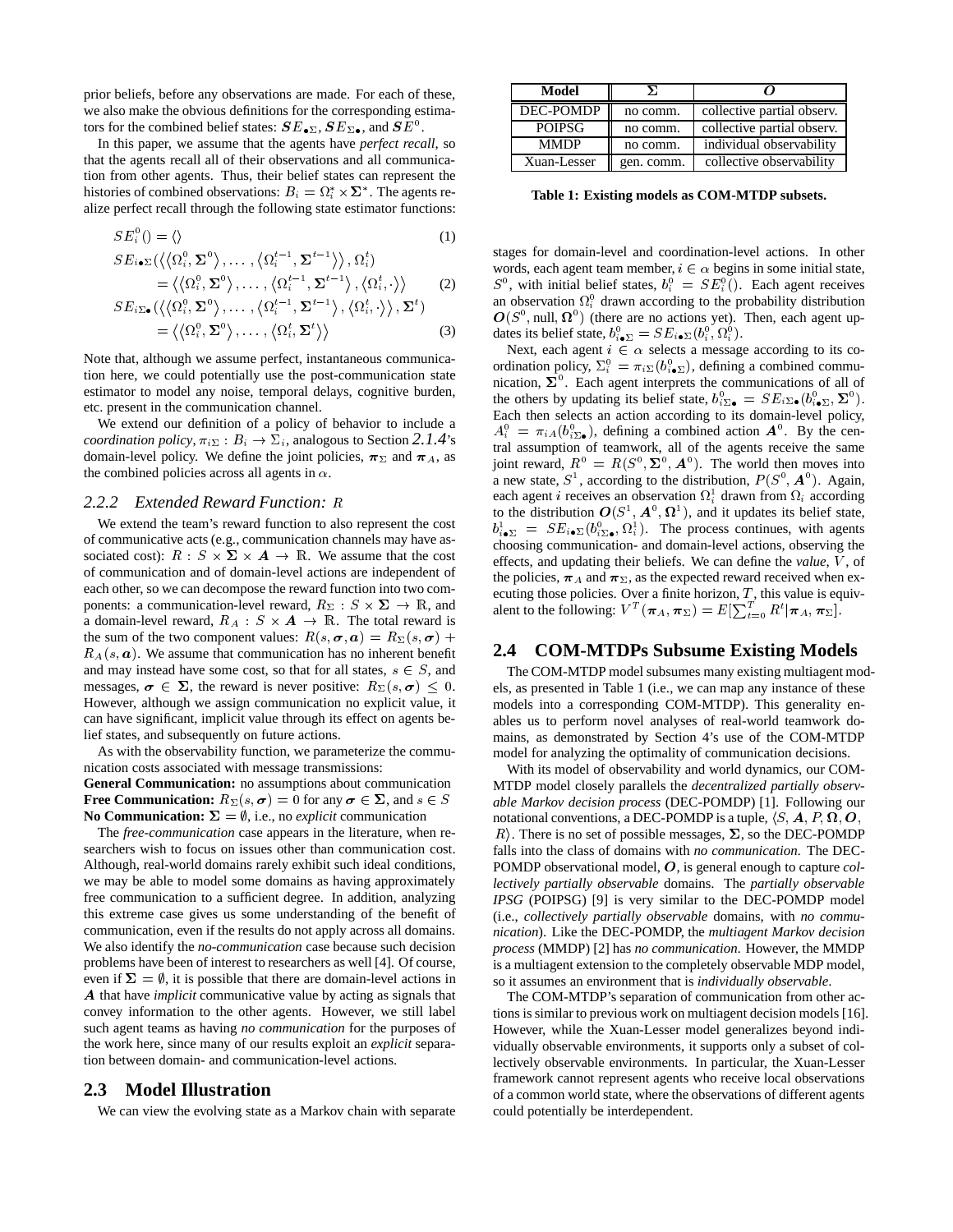# **3. COM-MTDP COMPLEXITY ANALYSIS**

We can use the COM-MTDP model to prove some results about the complexity of constructing optimal agent teams. The problem facing these agents (or the designer of these agents) is how to construct the joint policies,  $\pi_{\Sigma}$  and  $\pi_{A}$ , so as to maximize their joint utility, as represented by the expected value,  $V^T(\pi_A, \pi_\Sigma)$ .

THEOREM 1. *The decision problem of whether there exist policies,*  $\pi_{\Sigma}$  and  $\pi_{A}$ *, for a given COM-MTDP, under* general communication*, that yield a total reward at least* K *over some finite horizon*  $T$  *is NEXP-complete if*  $|\alpha| \geq 2$  (*i.e., more than one agent*).

**Proof:** We can reduce a DEC-POMDP to a COM-MTDP with no communication by copying all of the other model features from the given DEC-POMDP. The decision problem for a DEC-POMDP is known to be NEXP-complete [1].  $\Box$ 

In the remainder of this section, we examine the effect of communication on the complexity of constructing optimal team policies. We start by examining the case under the condition of *free communication*, where we would expect the benefit of communication to be the greatest. To begin with, suppose that each agent is capable of communicating its entire observation (i.e.,  $\Sigma_i \supseteq \Omega_i$ ). The following theorem tells us that the agents should then exploit this capability and communicate their true observation, as long as they incur no cost in doing so.

THEOREM 2. *Under* free communication*, consider a team of* agents using a coordination policy:  $\pi_{i\Sigma}(b_{i\bullet\Sigma}^t) \equiv \Omega_i^t$ . If the domainlevel policy  $\boldsymbol{\pi}_A$  maximizes  $V^T(\boldsymbol{\pi}_A, \boldsymbol{\pi}_{\Sigma})$ , then this combined pol*icy is dominant over any other policies. In other words, for all* policies,  $\pi'_A$  and  $\pi'_{\Sigma}$ ,  $V^T(\pi_A, \pi_{\Sigma}) \geq V^T(\pi'_A, \pi'_{\Sigma})$ .

**Proof:** Suppose we have some other coordination policy,  $\pi'_{\Sigma}$ , that specifies something other than complete communication (e.g., keeping quiet, lying). Suppose that there is some domain-level policy,  $\pi'_{A}$ , that allows the team to attain some expected reward, K, when used in combination with  $\pi'_{\Sigma}$ . Then, we can construct a domainlevel policy,  $\pi_A$ , such that the team attains the same expected reward,  $K$ , when used in conjunction with the complete communication policy,  $\pi_{\Sigma}$ , as defined in the statement of Theorem 2.

The coordination policy,  $\pi'_{\Sigma}$ , produces a different set of belief states (denoted  $b_{i\bullet\Sigma}^{\prime t}$  and  $b_{i\bullet\Sigma}^{\prime t}$ ) than those for  $\pi_{\Sigma}$  (denoted  $b_{i\bullet\Sigma}^t$ and  $b_{i\sum}^t$ ). In particular, we use state estimator functions,  $SE'_{i\bullet \sum}$  cha and  $SE'_{i\sum_{\bullet}}$  as defined in Equations 2 and 3 to generate  $b'_{i\bullet\Sigma}$  and  $b_{i\sum_{\alpha}}^{i\sigma}$ . Each belief state is a complete history of observation and communication pairs for each agent. On the other hand, under the complete communication of  $\pi_{\Sigma}$ , the state estimator functions of Equations 2 and 3 reduce to:

$$
SE_{i\bullet\Sigma}(\langle \Omega^0, \ldots, \Omega^{t-1} \rangle, \Omega_i^t) = \langle \Omega^0, \ldots, \Omega^{t-1}, \Omega_i^t \rangle
$$
 (4)  

$$
SE_{i\Sigma\bullet}(\langle \Omega^0, \ldots, \Omega^{t-1}, \Omega_i^t \rangle, \Sigma^t) = \langle \Omega^0, \ldots, \Omega^{t-1}, \Sigma^t \rangle
$$

$$
= \langle \Omega^0, \ldots, \Omega^{t-1}, \Omega^t \rangle
$$
 (5)

Thus,  $\pi_A$  is defined over a different set of belief states than  $\pi'_A$ . In order to determine an equivalent  $\pi_A$ , we must first define a recursive mapping, m, that translates the belief states defined by  $\pi_{\Sigma}$ into those defined by  $\pi'_{\Sigma}$ :

$$
m_i(b_{i\Sigma\bullet}^{t-}) = m_i(\langle b_{i\Sigma\bullet}^{t-1}, \Omega^t \rangle) = m_i(\langle b_{i\Sigma\bullet}^{t-1}, \langle \Omega_i^t, \Omega^t \rangle) )
$$
  
=  $\langle m_i(b_{i\Sigma\bullet}^{t-1}), \langle \Omega_i^t, \Sigma^{t} \rangle \rangle = \langle m_i(b_{i\Sigma\bullet}^{t-1}), \langle \Omega_i^t, \prod_{j \in \alpha} \Sigma_{j}^{t} \rangle \rangle$   
=  $\langle m_i(b_{i\Sigma\bullet}^{t-1}), \langle \Omega_i^t, \prod_{j \in \alpha} \pi_{j\Sigma}^t (SE_{j\bullet\Sigma}^t (m_j(b_{j\Sigma\bullet}^{t-1}), \Omega_j^t)) \rangle \rangle$  (6)

Given this mapping, we then specify:  $\pi_{iA}(b_{i\sum \bullet}^t) = \pi'_{iA}(m_i(b_{i\sum \bullet}^t))$ . Executing this domain-level policy, in conjunction with the coordination policy,  $\pi_{\Sigma}$ , results in the identical behavior as execution of the alternate policies,  $\pi_A'$  and  $\pi_{\Sigma}$ '. Therefore, the team following the policies,  $\pi_A$  and  $\pi_\Sigma$  will achieve the same expected value of K, as under  $\pi_A'$  and  $\pi_{\Sigma}'$ .  $\Box$ 

Given this dominance of the complete-communication policy, we can prove that the problem of constructing optimal teams is simpler when communication is free.

THEOREM 3. *The decision problem of determining whether there exist policies,*  $\pi_{\Sigma}$  *and*  $\pi_{A}$ *, for a given COM-MTDP with* free communication*, that yield a total reward at least* K *over some finite horizon* T *is PSPACE-complete.*

**Proof:** The detailed proof is in the appendix to this paper, available at http://www.isi.edu/teamcore/COM-MTDP.From Theorem 2, we need to consider only the complete-communication policy, so that the agents will share their observations and form a coherent joint belief state. Therefore, we can show that the problem is equivalent to the decision problem for a single-agent POMDP.  $\Box$ 

THEOREM 4. *The decision problem of determining whether there exist policies,*  $\pi_{\Sigma}$  *and*  $\pi_{A}$ *, for a given COM-MTDP with* free communication *and* collective observability*, that yield a total reward at least* K *over some finite horizon* T *is P-complete.*

**Proof:** The proof follows that of Theorem 3, but with a reduction to and from the MDP decision problem, rather than the POMDP.  $\Box$ 

THEOREM 5. *The decision problem of determining whether there exist policies,*  $\pi_{\Sigma}$  *and*  $\pi_{A}$ *, for a given COM-MTDP with* individual observability*, that yield a total reward at least* K *over some finite horizon* T *(given integers* K *and* T *) is P-complete.*

**Proof:** The proof follows that of Theorem 4, except that we can reduce the problem to and from an MDP regardless of what communication policy the team uses.  $\Box$ 

 $i \bullet \Sigma$  trate our energies in attacking teamwork problems. The greatest Thus, we have used the COM-MTDP framework to characterize the difficulty of problem domains in agent teamwork along the dimensions of communication cost and observability. Table 2 summarizes our results, which we can use in deciding where to concenchallenges lie in those domains with either *collective observability* or *partial observability* and with nonzero communication cost. Under *collective observability* and *partial observability*, teamwork without communication is highly intractable, but, with *free communication*, the complexity becomes on par with that of single-agent planning problems. Furthermore, the results from Theorems 3 and 4 hold in any domain where the result from Theorem 2 holds (i.e., when complete communication is the dominant policy). Therefore, while perfectly free communication may be rare, these results show that investment in communication in teamwork can pay off with a significant simplification of optimal teamwork. On the other hand, when the world is *individually observable*, communication makes little difference in performance. It should be noted that even under those conditions where the problem is P-complete, the complexity of optimal teamwork is polynomial in the number of states of the world, which may still be impractically high.

# $\left\langle \sum_{i \in \alpha} \sum_{j}^{t} \right\rangle$  **4. EVALUATING COORDINATION**

 $\binom{t}{i}$  and policies for teams is a difficult challenge. Many systems algebraic is a leviate this difficulty by having domain experts provide the domain-Table 2 shows that providing optimal domain-level and coordination policies for teams is a difficult challenge. Many systems allevel plans [14]. Then, the problem for the agents reduces to generating the appropriate team coordination,  $\pi_{\Sigma}$ , to ensure that they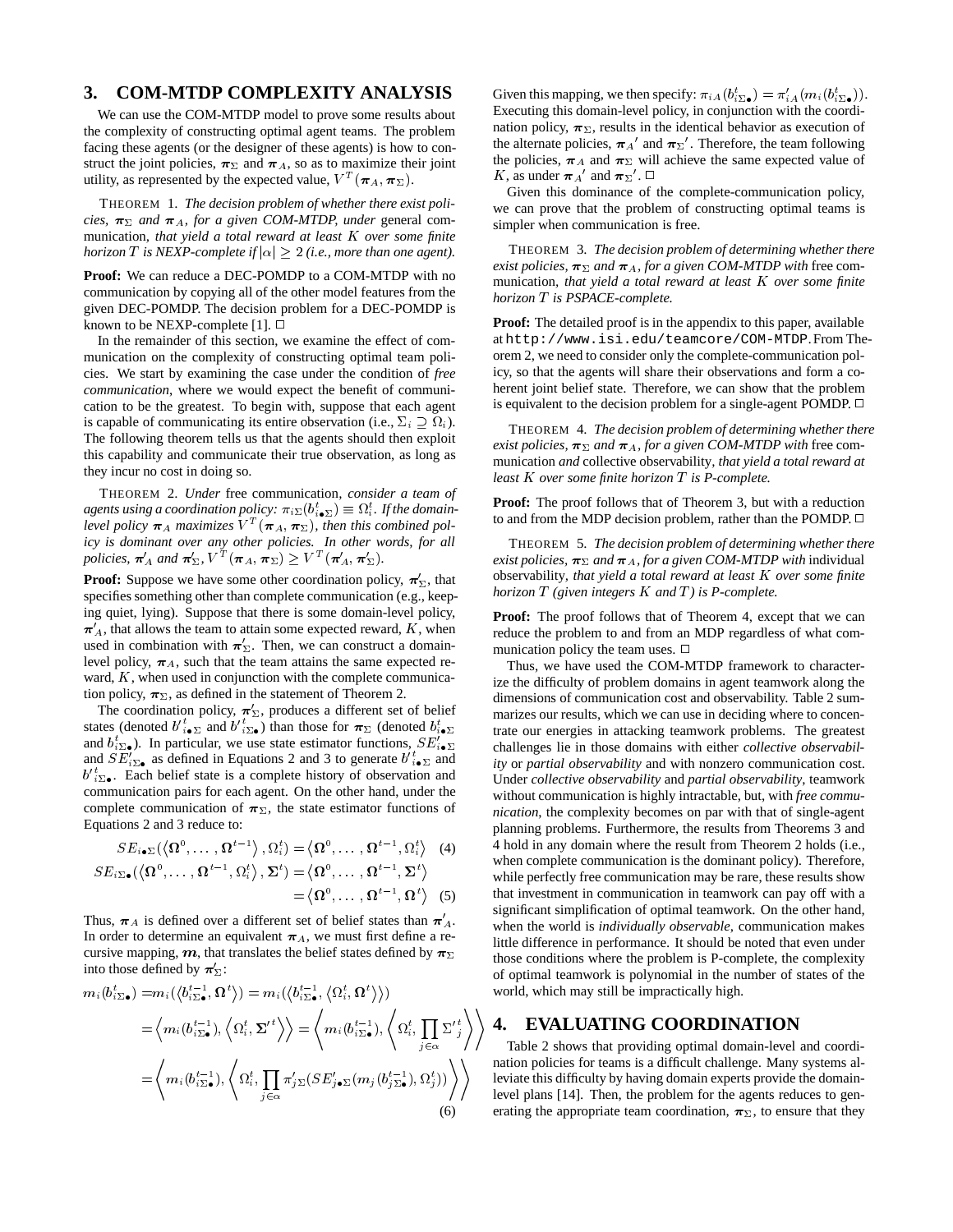|            | Individually | Collectively  | Collectively      |
|------------|--------------|---------------|-------------------|
|            | Observable   | Observable    | Partially Observ. |
| No Comm.   | P-complete   | NEXP-complete | NEXP-complete     |
| Gen. Comm. | P-complete   | NEXP-complete | NEXP-complete     |
| Free Comm. | P-complete   | P-complete    | PSPACE-complete   |

**Table 2: Time complexity of COM-MTDPs.**

properly execute the domain-level plans,  $\pi_A$ . In this section, we use our COM-MTDP framework to analyze joint intentions theory [3], which provides a common basis for many existing approaches to team coordination. Section 4.1 models two particular instantiations of joint intentions taken from the literature [7, 14] as COM-MTDP coordination policies. Section 4.2 analyzes the conditions under which these policies are optimal and provides a third candidate policy that makes communication decisions that are locally optimal within the context of joint intentions. In addition to providing the results for the particular coordination strategies investigated, this section also illustrates a general methodology by which one can use our COM-MTDP framework to encode and evaluate coordination strategies proposed by existing multiagent research.

#### **4.1 Joint Intentions in a COM-MTDP**

Joint-intention theory provides a prescriptive framework for multiagent coordination in a team setting. It does not make any claims of optimality in its coordination, but it provides theoretical justifications for its prescriptions, grounded in the attainment of mutual belief among the team members. We can use the COM-MTDP framework to identify the domain properties under which attaining mutual belief is optimal and to quantify precisely how suboptimal the performance will be otherwise.

Joint intentions theory requires that team members jointly commit to a joint persistent goal, G. It also requires that when any team member privately believes that  $G$  is achieved (or unachievable or irrelevant), it must then attain mutual belief throughout the team about this achievement (or unachievability or irrelevance). To encode this prescription of joint intentions theory within our COM-MTDP model, we first specify the joint goal,  $G$ , as a subset of states,  $G \subseteq S$ , where the desired goal is achieved (or unachievable or irrelevant). Presumably, such a prescription indicates that joint intentions are not specifically intended for *individually observable* environments, since all of the agents would simultaneously observe that  $S^t \in G$ , thus attaining mutual belief immediately. Instead, the joint-intention framework aims at domains with some degree of unobservability. In such domains, the agents must signal the other agents, either through communication or some informative domain-level action, to attain mutual belief. However, we can also assume that joint-intention theory does not focus on domains with *free communication*, where Theorem 2 shows that we can simply have the agents communicate everything, all the time, without the need for more complex prescriptions.

The joint-intention framework does not specify a precise communication policy for the attainment of mutual belief. One wellknown approach [7] applied joint intentions theory by having the agents communicate the achievement of the joint goal,  $G$ , as soon as they believe  $G$  to be true. To instantiate the behavior of Jennings' agents within a COM-MTDP, we construct a communication policy,  $\pi_{\Sigma}^{J}$ , that specifies that an agent sends the special message,  $\sigma_{G}$ , when it first believes that  $G$  holds. Following joint intentions' assumption of *sincerity* [12], we require that the agents never select the special  $\sigma_G$  message in any belief state where G is not believed to be true with certainty. We can assume that all of the other agents

immediately accept the special message,  $\sigma_G$ , as true, so the team attains mutual belief that  $G$  is true immediately upon receiving the message,  $\sigma_G$ . We can construct  $\pi_{\Sigma}^J$  in constant time.

The STEAM algorithm is another instantiation of joint intentions that has had success in several real-world domains [14]. Unlike Jennings' instantiation, the STEAM teamwork model includes decision-theoretic communication selectivity. A domain specification includes two parameters for each joint commitment,  $G: \tau$ , the probability of miscoordinated termination of  $G$ ; and  $C_{mt}$ , the cost of miscoordinated termination of G. In this context, "miscoordinated termination" means that some agents immediately observe that the team has achieved  $G$  while the rest do not. STEAM's domain specification also includes a third parameter,  $C_c$ , to represent the cost of communication of a fact (e.g., the achievement of  $G$ ). Using these parameters, the STEAM algorithm evaluates whether the expected cost of miscoordination outweighs the cost of communication. STEAM expresses this criterion as the following inequality:  $\tau \cdot C_{mt} > C_c$ . We can define a communication policy,  $\pi_{\Sigma}^{S}$  based on this criterion: if the inequality holds, then an agent that has observed the achievement of G will send the message,  $\sigma_G$ ; otherwise, it will not. We can construct  $\pi_{\Sigma}^{S}$  in constant time.

# **4.2 Locally Optimal Policy**

Although the STEAM policy is more selective than Jennings', it remains unanswered whether it is *optimally* selective, and researchers continue to struggle with the question of when agents should communicate [17]. The few reports of suboptimal (in particular, excessive) communication in STEAM were characterized as an exceptional circumstance, but it is also possible that STEAM's optimal performance is the exception. We use the COM-MTDP model to derive an analytical characterization of optimal communication here, while Section 5 provides an empirical one.

Both policies,  $\pi_{\Sigma}^{J}$  and  $\pi_{\Sigma}^{S}$  consider sending  $\sigma_{G}$  only when an agent first believes that  $G$  has been achieved. Once an agent has the relevant belief, they make different choices, and we consider here what the optimal decision is at this point. The domain is not individually observable, so certain agents may be unaware of the achievement of G. When not sending the  $\sigma_G$  message, these unaware agents may unnecessarily continue performing actions in the pursuit of achieving G. The performance of these extraneous actions could potentially incur costs and lead to a lower utility than one would expect when sending the  $\sigma_G$  message.

The decision to send  $\sigma_G$  or not matters only if the team achieves G *and* one agent comes to know this fact. We define the random variable,  $K_G$ , to be the earliest time at which an agent knows this fact. We denote agent  $A_G$  as the agent who knows of the achievement at time  $K_G$ . If  $A_G = i$ , for some agent, i, and  $K_G = t_0$ , then agent *i* has some pre-communication belief state,  $b_{i \bullet \Sigma} = \beta$ , that indicates that  $G$  has been achieved. To more precisely quantify the difference between agent i sending the  $\sigma_G$  message at time  $K_G$  vs. never sending it, we define the following value:

$$
\Delta^{T}(t_{0}, i, \beta) \equiv E\left[\sum_{t=0}^{T-t_{0}} R^{t_{0}+t} \middle| \Sigma_{i}^{t_{0}} = \sigma_{G}, K_{G} = t_{0}, A_{G} = i, b_{i \bullet \Sigma}^{t_{0}} = \beta\right]
$$

$$
-E\left[\sum_{t=0}^{T-t_{0}} R^{t_{0}+t} \middle| \Sigma_{i}^{t_{0}} = \text{null}, K_{G} = t_{0}, A_{G} = i, b_{i \bullet \Sigma}^{t_{0}} = \beta\right]
$$
(7)

We assume that, for all times other than  $K_G$ , the agents follow some communication policy,  $\pi_{\Sigma}$ , that never specifies  $\sigma_G$ . Thus,  $\Delta^{T}$  measures the difference in expected reward that hinges on agent i's specific decision to send or not send  $\sigma_G$  at time  $t_0$ . Given this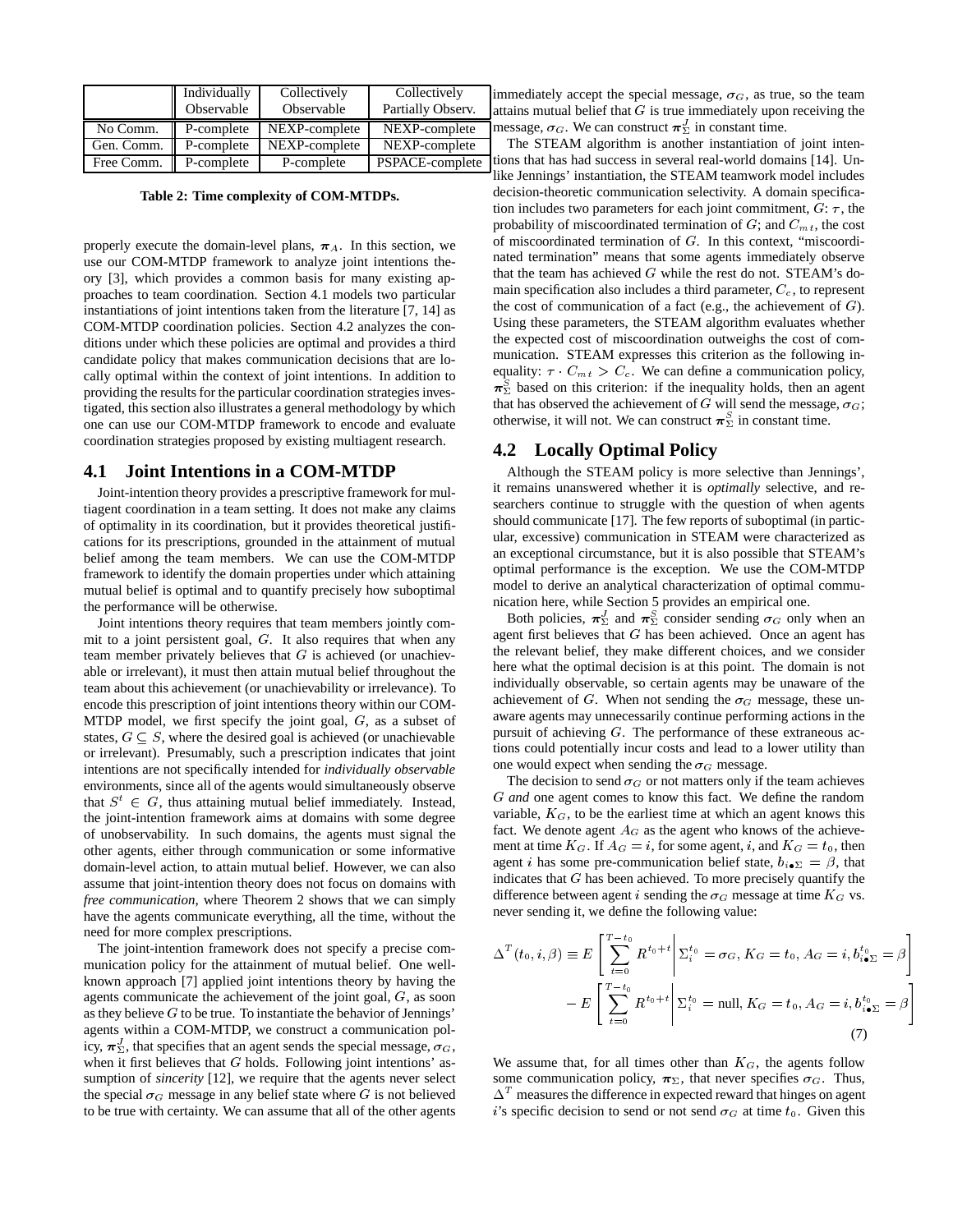definition, it is locally optimal for agent  $i$  to send the special message,  $\sigma_G$ , at time  $t_0$ , if and only if  $\Delta^T \geq 0$ .

We can use the COM-MTDP model to derive an operational expression of  $\Delta^T > 0$ . For simplicity, we define notational shorthand for various sequences and combinations of values. We define a partial sequence of random variables,  $X^{\leq t}$ , to be the sequence of random variables for all times before  $t: X^0, X^1, \ldots, X^{t-1}$ . We make similar definitions for the other relational operators. The expression,  $(S)^T$ , denotes the cross product over states of the world,  $\prod_{t=0}^{T} S$ , as distinguished from the time-indexed random variable,  $S<sup>T</sup>$ , which denotes the value of the state at time T. The notation,  $s^{\geq t_0}[t]$ , specifies the element in slot t within the vector  $s^{\geq t_0}$ . To simplify the conditioning event on the right-hand side of the two expectations in Equation 7, we define  $\Upsilon$  to represent the occurrence of a particular subsequence of world and agent belief states, as follows:  $\Pr(\Upsilon(\langle t_i, t_f \rangle, s, \beta_{\bullet \Sigma})) \equiv \Pr(S^{\geq t_i, \leq t_f} = s,$  $\bm{b}_{\bullet \Sigma} \geq t_i, \leq t_f = \bm{\beta}_{\bullet \Sigma} | K_G = t_0, A_G = i, b_{i \bullet \Sigma}^{t_0} = \beta)$ . We define the

function,  $\beta_{\Sigma \bullet}$ , to map a pre-communication belief state into the post-communication belief state that arises from a communication policy:  $\beta_{\Sigma \bullet}(\boldsymbol{\beta}_{\bullet \Sigma}, \boldsymbol{\pi}_{\Sigma}) \equiv \boldsymbol{S} E_{\Sigma \bullet}(\boldsymbol{\beta}_{\bullet \Sigma}, \boldsymbol{\pi}_{\Sigma}(\boldsymbol{\beta}_{\bullet \Sigma})).$ 

THEOREM 6. *If we assume that, upon achievement of* G*, no communication other than*  $\sigma_G$  *is possible, then the condition*  $\Delta^T(t_0,i,\beta)$  comp  $\geq 0$  *holds if and only if:* 

$$
\sum_{s \leq t_0} \sum_{\substack{\in (S)^{t_0} \beta \leq t_0 \\ s \geq t_0}} \Pr(\Upsilon(\langle 0, t_0 \rangle, s^{\leq t_0}, \beta \leq t_0))
$$
\n
$$
\cdot \left( \sum_{s \geq t_0} \sum_{\substack{\in (S)^{T-t_0+1} \beta \geq t_0 \\ s \geq t_0}} \Pr(\Upsilon(\langle t_0, T \rangle, s^{\geq t_0}, \beta \leq t_0) \right)
$$
\n
$$
\cdot \sum_{t=t_0}^{T} R_A \left( s^{\geq t_0}[t], \pi_A \left( \beta_{\Sigma \bullet} \left( \beta_{\bullet \Sigma} \geq t_0[t], \pi_{\Sigma} \right) \right) \right)
$$
\n
$$
- \sum_{s \geq t_0} \sum_{\substack{\in (S)^{T-t_0+1} \beta \geq t_0 \\ s \geq t_0}} \Pr(\Upsilon(\langle t_0, T \rangle, s^{\geq t_0}, \beta \leq t_0) \right)
$$
\n
$$
\cdot \sum_{t=t_0}^{T} \sum_{\substack{\in (S)^{T-t_0+1} \beta \geq t_0 \\ s \geq t_0}} \Pr(\Upsilon(\langle t_0, T \rangle, s^{\leq t_0}, \beta \leq t_0) \right)
$$
\n
$$
\cdot \sum_{t=t_0}^{T} R_A \left( s^{\geq t_0}[t], \pi_A \left( \beta_{\Sigma \bullet} \left( \beta_{\bullet \Sigma} \geq t_0[t], \pi_{\Sigma} \right) \right) \right)
$$
\n
$$
\geq - \sum_{s \in G} \sum_{\beta \in B} \Pr(\Upsilon(\langle t_0, t_0 \rangle, s, \beta)) R_{\Sigma}(s, \sigma_G) \tag{8}
$$

**Proof:** See http://www.isi.edu/teamcore/COM-MTDP/.<sup>2</sup> Theorem 6 states, informally, that we prefer sending  $\sigma_G$  whenever the the cost of execution after achieving <sup>G</sup> outweighs the cost of communication of the fact that  $G$  has been achieved. More precisely, the outer summations on the left-hand side of the inequality iterate over all possible past histories of world and belief states, producing a probability distribution over the possible states the team can be in at time  $t_0$ . For each such state, the expression inside the parentheses computes the difference in domain-level reward, over all possible *future* sequences of world and belief states, between sending and not sending  $\sigma_G$ . Thus, the left-hand side captures our intuition that, when not communicating, the team will incur a cost if the agents other than  $i$  are unaware of  $G$ 's achievement. The righthand side of the inequality is a summation of the cost of sending the  $\sigma_G$  message over possible current states and belief states.

Under *no communication*, we cannot send  $\sigma_G$ . Under *free communication*, the right-hand side is 0, so the inequality is always true,

|            | Individually<br>Observable | Collectively<br>Observable | Collectively<br>Partially Obs. |
|------------|----------------------------|----------------------------|--------------------------------|
| No Comm.   |                            |                            |                                |
| Gen. Comm. |                            |                            |                                |
| Free Comm. |                            |                            |                                |

**Table 3: Time complexity of locally optimal decision.**

and we know to prefer sending  $\sigma_G$ . Under no assumptions about communication, the determination is more complicated. When the domain is *individually observable*, the left-hand side becomes 0, because *all* of the agents know that G has been achieved (and thus there is no difference in execution when sending  $\sigma_G$ ). Therefore, the inequality is always false (unless under *free communication*), and we prefer not sending  $\sigma_G$ . When the environment is not individually observable and communication is available but not free, then, to be locally optimal at time  $t_0$ , agent i must evaluate Inequality 8 in its full complexity. Since the inequality sums rewards over all possible sequences of states and observations, the time complexity of the corresponding algorithm is  $O((|S| \cdot |\Omega|)^T)$ . While this complexity is unacceptable for most real-world problems, it still presents a considerable savings of a factor of  $O(2<sup>T</sup>)$  over searching the entire policy space for the globally optimal policy, where agent  $A_G$  could potentially send  $\sigma_G$  at times other than  $K_G$ . Table 3 provides a table of the complexity required to determine the locally optimal policy under the various domain properties.

We can now show that although Theorem 6's algorithm for locally optimal communication provides a significant computational savings over finding the global optimum, it still outperforms existing teamwork models, as exemplified by our  $\pi_{\Sigma}^{J}$  and  $\pi_{\Sigma}^{S}$  policies. First, we can use the criterion of Theorem 6 to evaluate the optimality of the policy,  $\pi_{\Sigma}^{J}$ . If  $\Delta^{T}(t_0, i, \beta) \geq 0$  for all possible times  $t_0$ , agents i, and belief states  $\beta$  that are consistent with the achievement of the goal G, then the locally optimal policy will *always* specify sending  $\sigma_G$ . In other words,  $\pi_{\Sigma}^{J}$  will be identical to the locally optimal policy. However, if the inequality of Theorem 6 is *ever* false, then  $\pi_{\Sigma}^{J}$  is not even locally, let alone globally, optimal.

or inequality 8. In fact, there is a clear correspondence between<br>
(1) A ity 8 computes an exact expected cost of miscoordination. How-Second, we can also use Theorem 6 to evaluate STEAM by viewing STEAM's inequality,  $\tau \cdot C_{mt} > C_c$ , as a crude approximation of Inequality 8. In fact, there is a clear correspondence between ever, unlike STEAM's monolithic  $\tau$  parameter, the optimal criterion evaluates a complete probability distribution over all possible states of miscoordination by considering all possible past sequences consistent with the agent's current beliefs. Likewise, unlike STEAM's monolithic  $C<sub>mt</sub>$  parameter, the optimal criterion looks ahead over all possible future sequences of states to determine the true expected cost of miscoordination. Furthermore, we can view STEAM's parameter,  $C_c$ , as an approximation of the communication cost computed by the right-hand side of Inequality 8. Again, STEAM uses a single parameter, while the optimal criterion computes an expected cost over all possible states of the world. On the other hand, the optimal criterion derived with the COM-MTDP model provides a justification for the overall structure behind STEAM's approximate criterion. Furthermore, STEAM's emphasis on on-line computation makes the computational complexity of Inequality 8 (as presented in Table 3) unacceptable), so the approximation error may be acceptable given the gains in efficiency. For a specific domain, we can use empirical evaluation (as demonstrated in the next section) to quantify the error and efficiency to precisely judge this tradeoff.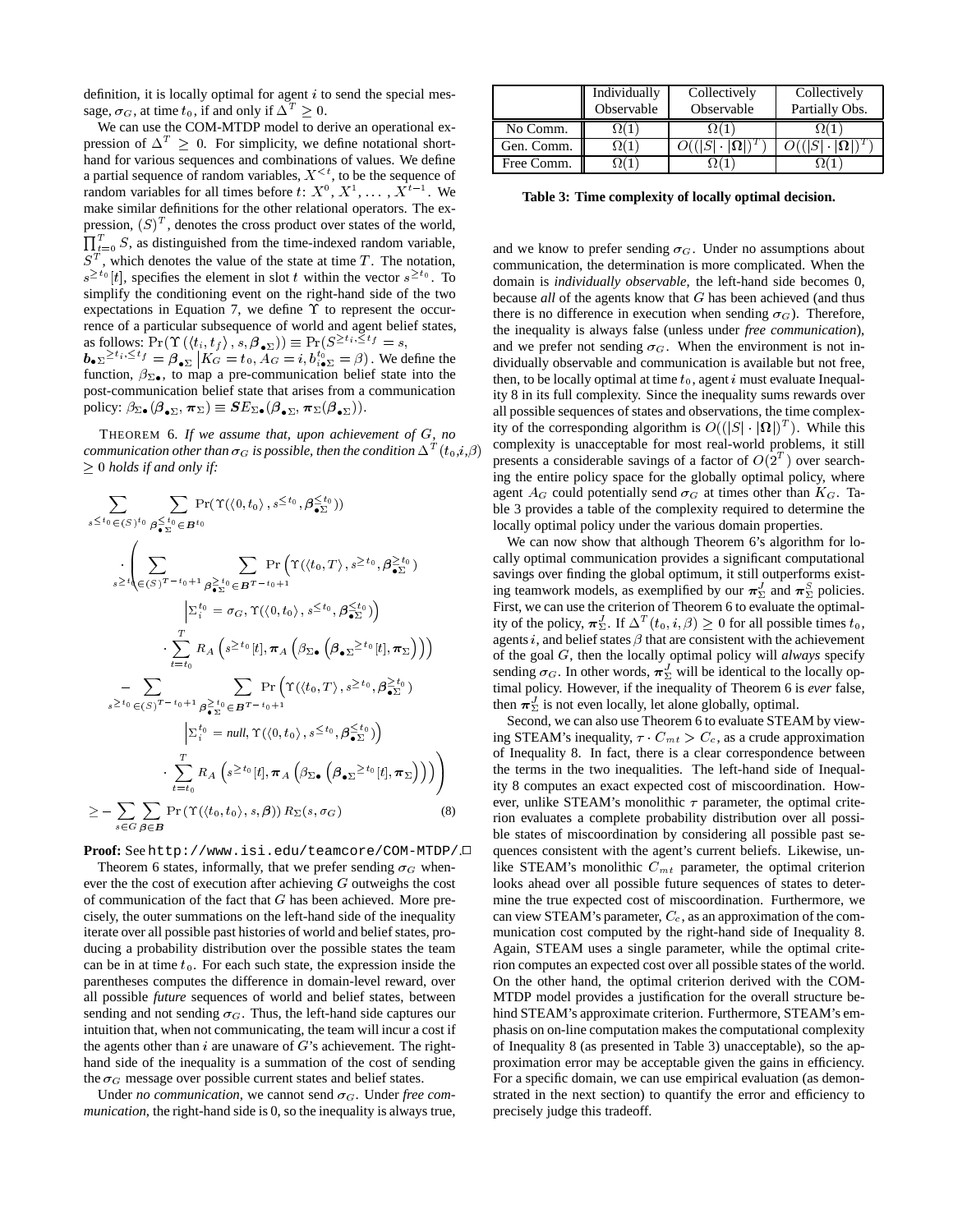# **5. EMPIRICAL POLICY EVALUATION**

In addition to providing these analytical results over general classes of problem domains, the COM-MTDP framework also supports the analysis of *specific* domains. Given a particular problem domain, we can construct an optimal coordination policy or, if the complexity of computing an optimal policy is prohibitive, we can instead evaluate and compare candidate approximate policies. To provide a reusable tool for such evaluations, we have implemented the COM-MTDP model as a Python class with domain-independent methods for the evaluation of arbitrary policies and for the generation of both locally optimal policies using Theorem 6 and globally optimal policies through brute-force search of the policy space.

This section presents results of a COM-MTDP analysis of an example domain involving agent-piloted helicopters, where we isolate a single decision, but vary the cost of communication and degree of observability to generate a space of distinct domains with different implications for the agents' performance. By evaluating communication policies over various configurations of this particular testbed domain, we demonstrate a methodology by which one can use the COM-MTDP framework to model *any* problem domain and to evaluate candidate coordination policies for it.

Consider two helicopters that must fly across enemy territory to their destination. The first, piloted by agent  $T$ , is a transport vehicle, and the second, piloted by agent  $E$ , is an escort vehicle. An enemy radar unit is along their path, but neither agent knows the location a priori. E can destroy the radar unit upon encountering it, but  $T$  cannot. Given its superior firepower,  $E$  does not worry about detection; therefore, it will fly at its normal speed and altitude.  $T$ , on the other hand, must escape radar detection by traveling at a very low altitude (*nap-of-the-earth* flight) and at a lower speed than at its typical, higher altitude. Once  $E$  has destroyed the radar, it is then safe for  $T$  to fly at its normal altitude and speed.

The two agents form a top-level joint commitment,  $G_D$ , to reach their destination. There is no reason for the agents to communicate the achievement of this goal. However, in the service of their toplevel goal,  $G_D$ , the two agents also adopt a joint commitment,  $G_R$ , of destroying the radar unit. We consider here the problem facing  $E$ with respect to communicating the achievement of goal,  $G_R$ . If  $E$ communicates the achievement of  $G_R$ , then T knows that it is safe to fly at its normal altitude (thus reaching the destination sooner). If  $E$  does *not* communicate the achievement of  $G_R$ , there is still some chance that  $T$  will observe the event anyway. If  $T$  does not observe the achievement of  $G_R$ , then it must fly nap-of-the-earth the whole distance, and the team receives a lower reward because of the later arrival. Therefore, E must weigh the increase in expected reward against the cost of communication.

In the COM-MTDP model of this scenario, the world state is the position of  $T$ ,  $E$ , and the enemy radar. The enemy is at a randomly selected position somewhere in between the agents' initial position and their destination. T has no possible communication actions, but it can choose between two domain-level actions: flying nap-ofthe-earth and flying at its normal speed and altitude.  $E$  has two domain-level actions: flying at its normal speed and altitude, or destroying the radar. E also has the option of communicating the special message,  $\sigma_{G_R}$ , indicating that the radar has been destroyed.

If  $E$  arrives at the radar, then it observes its presence with certainty and destroys it, achieving  $G_R$ . The likelihood of T's observing the radar's destruction is a function of its distance from the radar. We can vary this function's *observability* parameter within the range  $[0, 1]$  to generate distinct domain configurations  $(0 \text{ means}$ that  $T$  will never observe the radar's destruction; 1 means  $T$  will always observe it). If the observability is 1, then they achieve mutual belief of the achievement of  $G_R$  as soon as it occurs. However, for



**Figure 1: Suboptimality of approximate policies.**

any observability less than 1, there is a chance that the agents will not achieve mutual belief simply by common observation. The helicopters receive a fixed reward for each time step spent at their destination. Thus, for a fixed time horizon, the earlier the helicopters reach there, the greater the team's reward. Since flying nap-of-theearth is slower than normal speed,  $T$  will switch to its normal flying as soon as it either observes that  $G_R$  has been achieved or E sends the message,  $\sigma_{G_R}$ . Sending the message is not free, so we impose a variable communication cost, also within the range  $[0, 1]$ .

We constructed COM-MTDP models of this scenario for each combination of observability and communication cost within the range  $[0, 1]$  at 0.1 increments. For each combination, we applied the Jennings and STEAM policies, as well as a completely silent policy. For this domain, the policy,  $\pi_{\Sigma}^{J}$ , dictates that E always communicate  $\sigma_{G_R}$  upon destroying the radar. For STEAM, we fix the cost of miscoordination,  $C_{mt}$ , but vary the  $\tau$  and  $C_c$  parameters with the observability and communication cost parameters, respectively. Following the published STEAM algorithm [14], E sends message  $\sigma_{G_R}$  if and only if STEAM's inequality  $\tau \cdot C_{mt} > C_c$ , holds. We also constructed locally and globally optimal policies.

Figure 1 plots how much utility the team can expect to lose by following the Jennings, silent, and STEAM policies instead of the locally optimal communication policy (thus, higher values mean *worse* performance). We can immediately see that the Jennings and silent policies are significantly suboptimal for many possible domain configurations. For example, not surprisingly, the surface for the policy,  $\pi_{\Sigma}^{J}$ , peaks (i.e., it does most poorly) when the communication cost is high and when the observability is high, while the silent policy does poorly under exactly the opposite conditions.

Figure 1 shows the expected value lost by following the STEAM policy. We can view STEAM as trying to intelligently interpolate between the Jennings and silent policies based on the particular domain properties. In fact, we see two thresholds, one along each dimension, at which STEAM switches between following the Jennings and silent policies, and its suboptimality is highest at these thresholds. Thus, its performance generally follows the better of those two fixed policies, so its maximum suboptimality (0.587) is significantly lower than that of the silent (0.700) and Jennings' (1.000) policies. Furthermore, STEAM outperforms the two policies on average, across the space of domain configurations, as evidenced by its mean suboptimality of 0.063, which is less than half of the silent policy's mean of 0.160 and the Jennings' policy's mean of 0.161. Thus, we have been able to quantify the savings provided by STEAM over less selective policies within this example domain.

However, within a given domain configuration, STEAM must either always or never communicate, and this inflexibility leads to significant suboptimality. We see STEAM's limitations more clearly in Figure 2, which plots the expected number of messages sent using STEAM vs. the locally optimal policy, at an observability of 0.3. STEAM's expected number of messages is either 0 or 1, so STEAM can make at most two (instantaneous) transitions between them: one threshold value each along the observability and communication cost dimensions. Figure 2 shows that the optimal policy can be more flexible than STEAM by specifying communi